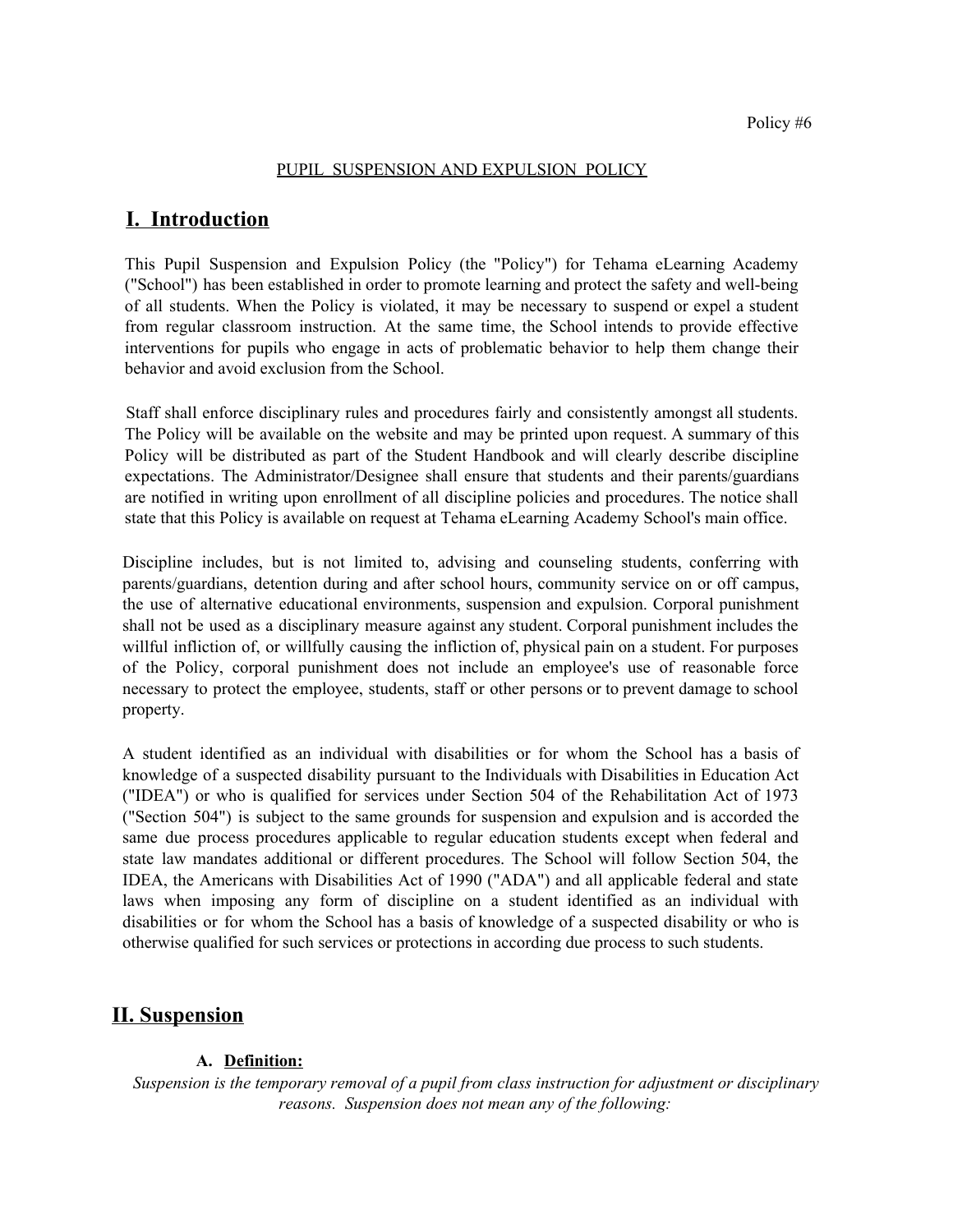- Referral to a certificated employee designated by the Administrator/Designee to advise pupils;
- Removal from the class, but without reassignment to another class for the remainder of the class period without sending the pupil to the Administrator/Designee.

The School shall consider suspension from School only when other means of correction fail to bring about proper conduct or where the student's presence would constitute a danger to persons or property or seriously disrupt the educational process.

# **B. Authority**

The Administrator/Designee may suspend a student from class, classes or the school for a period not to exceed five days. The Administrator/Designee may extend a student's suspension pending final decision by the Governance Board of the School on a recommendation for expulsion. On a recommendation for expulsion, the Governance Board may suspend a special education student being considered for expulsion in accordance with the laws relating to expulsion of special education students.

A pupil may not be suspended or expelled for any of the acts enumerated in this Policy unless the act is related to school activity or school attendance of Tehama eLearning Academy. A pupil may be suspended or expelled for acts that are enumerated in this Policy and related to school activity or attendance that occur at any time, including, but not limited to any of the following:

- While on school grounds
- While going to or coming from school
- During, or while going to or coming from a school sponsored activity
- All acts related to school activity or school attendance occurring within the School

# **C. Grounds**

The Administrator/Designee may use his/her discretion to provide alternatives to suspension or expulsion recommendations that are age appropriate and designed to address and correct the student's specific misbehavior. Alternatively, students may be suspended or recommended for expulsion for any of the following acts (whether completed, attempted or threatened) when it is determined the pupil:

- Caused physical injury to another person or willfully used force or violence upon the person of another, except in self-defense
- Possessed, sold or otherwise furnished any firearm, knife, explosive or other dangerous object unless, in the case of possession of any object of this type, the student had obtained written permission to possess the item from an authorized certificated school employee, with the Administrator/Designee's written concurrence
- Unlawfully possessed, used, sold or otherwise furnished, or was under the influence of, any controlled substance as defined in Health and Safety Code sections 11053-11058 (including, but not limited to, opiates, hallucinogenic substances, stimulants, depressants and narcotic drugs), alcoholic beverage or intoxicant of any kind.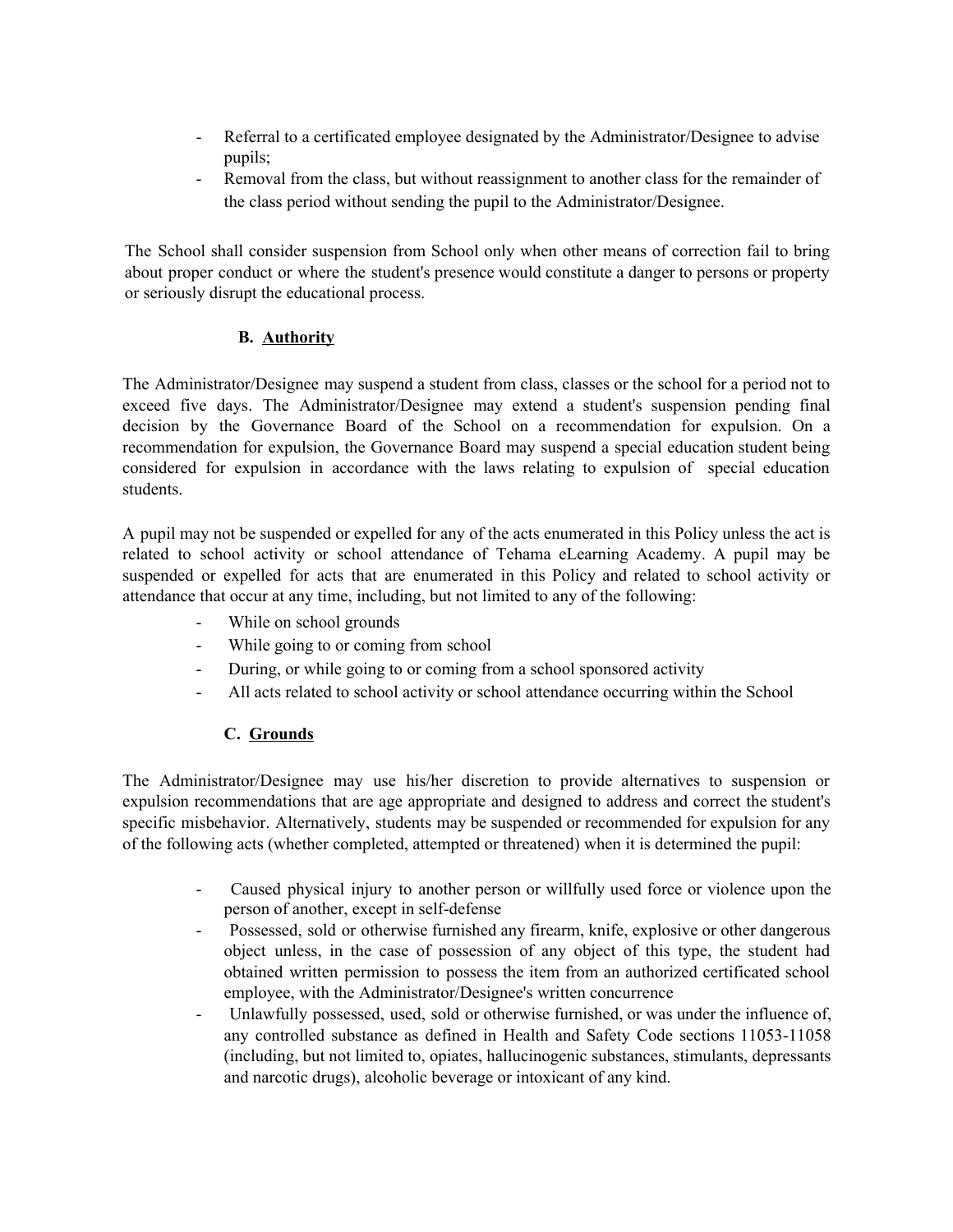- Unlawfully offered, arranged or negotiated to sell any controlled substance as defined in Health and Safety Code sections 11053-11058, alcoholic beverage or intoxicant of any kind, and then sold, delivered or otherwise furnished to any person another liquid substance or material and represented the same as a controlled substance, alcoholic beverage or intoxicant
- Committed or attempted to commit robbery or extortion
- Caused or attempted to cause damage to school property or private property
- Stole or attempted to steal school property or private property (as used in this policy, "school property" includes but is not limited to electronic files and databases)
- Possessed or used tobacco or any products containing tobacco or nicotine products, including but not limited to cigars, cigarettes, miniature cigars, clove cigarettes, smokeless tobacco, snuff, chew packets, betel and e-cigarettes, whether or not they contain tobacco
- Committed an obscene act or engaged in habitual profanity or vulgarity
- Unlawfully possessed or offered, arranged, or negotiated to sell any drug paraphernalia, as defined in Health and Safety Code section 11014.5
- Disrupted school activities or otherwise willfully defied the valid authority of supervisors, teachers, administrators, other school officials or other school personnel engaged in the performance of their duties
- Knowingly received stolen school property or private property
- Possessed an imitation firearm, i.e., a replica of a firearm that is so substantially similar in physical properties to an existing firearm as to lead a reasonable person to conclude that the replica is a firearm
- Committed a sexual assault as defined in Penal Code sections 261, 266c, 286, 288, 288a, or 289, or committed a sexual battery as defined in Penal Code section 243.4
- Harassed, threatened or intimidated a student who is a complaining witness or witness in a school disciplinary proceeding for the purpose of preventing that student from being a witness and/or retaliating against that student for being a witness
- Unlawfully offered, arranged to sell, negotiated to sell or sold the prescription drugs
- Engaged in, or attempted to engage in, hazing. "Hazing" means a method of initiation or preinitiation into a pupil organization or body, whether or not the organization or body is officially recognized by an educational institution, which is likely to cause serious bodily injury or personal degradation or disgrace resulting in physical or mental harm to a former, current or prospective pupil. "Hazing" does not include athletic events or school-sanctioned events.
- Engaged in an act of bullying. "Bullying" means any severe or pervasive physical or verbal act or conduct, including communications made in writing or by means of an electronic act, and including one or more acts committed by a pupil or group of pupils directed toward one or more pupils that has or can be reasonably predicted to have the effect of one or more the of the following:
	- o Placing a reasonable pupil(s) in fear of harm to that pupil's person or property;
	- o Causing a reasonable pupil to experience a substantially detrimental effect on his or her physical or mental health;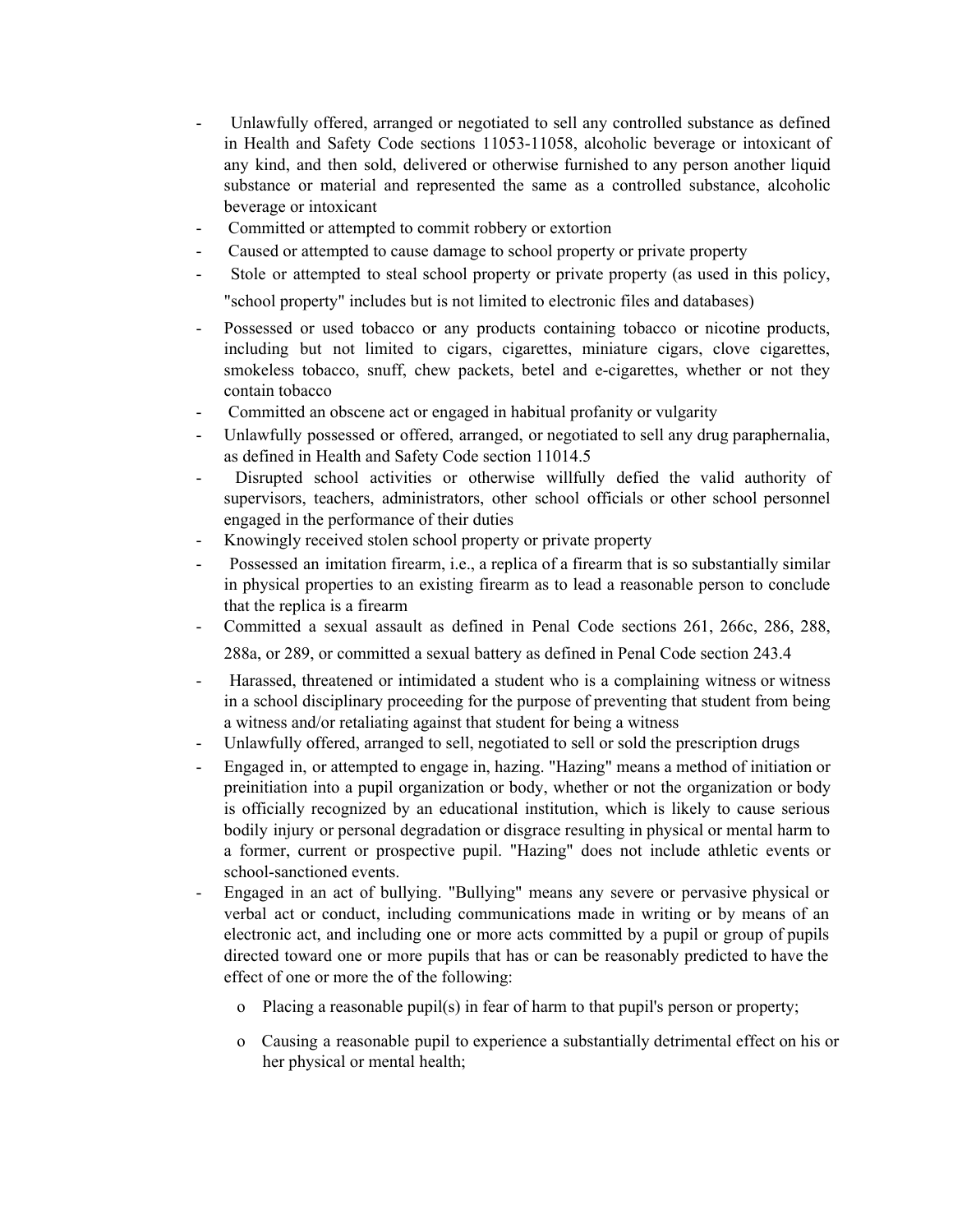- o Causing a reasonable pupil to experience substantial interference with his or her academic performance;
- o Causing a reasonable pupil to experience substantial interference with his or her ability to participate in or benefit from the services, activities, or privileges provided by a school.
- An electronic act, for purposes of the immediately preceding paragraph, means the transmission, by means of an electronic device, including but not limited to, a telephone, wireless telephone, or other wireless communication device, computer, or pager, of a communication, including but not limited to, any of the following:
	- o A message, text, sound or image.
	- o A post on a social network Internet Web site including, but not limited to:
		- Posting to or creating a bum page. "Bum page" means an Internet Web site created for the purpose of having one or more of the effects listed above.
		- Creating a credible impersonation of another actual pupil for the purpose of having one or more of the effects listed above. "Credible impersonation" means to knowingly and without consent impersonate a pupil for the purpose of bullying the pupil and such that another pupil would reasonably believe, or has reasonably believed, that the pupil was or is the pupil who was impersonated.

• Creating a false profile for the purpose of having one or more of the effects listed above. "False profile" means a profile of a fictitious pupil or a profile using the likeness or attributes of an actual pupil other than the pupil who created the false profile.

- o An act of cyber sexual bullying.
	- For purposes of this section, "cyber sexual bullying" means the dissemination of, or the solicitation or incitement to disseminate, a photograph or other visual recording by a pupil to another pupil or to school personnel by means of an electronic act that has or can be reasonably predicted to have one or more of the effects described above. A photograph or other visual recording shall include the depiction of a nude, semi-nude or sexually explicit photograph or other visual recording of a minor where the minor is identifiable from the photograph, visual recording or other electronic act.
	- Cyber sexual bullying does not include a depiction, portrayal, or image that has any serious literary, artistic, educational, political or scientific value or that involves athletic events or school-sanctioned activities.
- o An electronic act shall not constitute pervasive conduct solely on the basis that it has been transmitted on the Internet or is currently posted on the Internet.
- o A "reasonable pupil" means a pupil, including, but not limited to, an exceptional needs pupil, who exercises average care, skill and judgment in conduct for a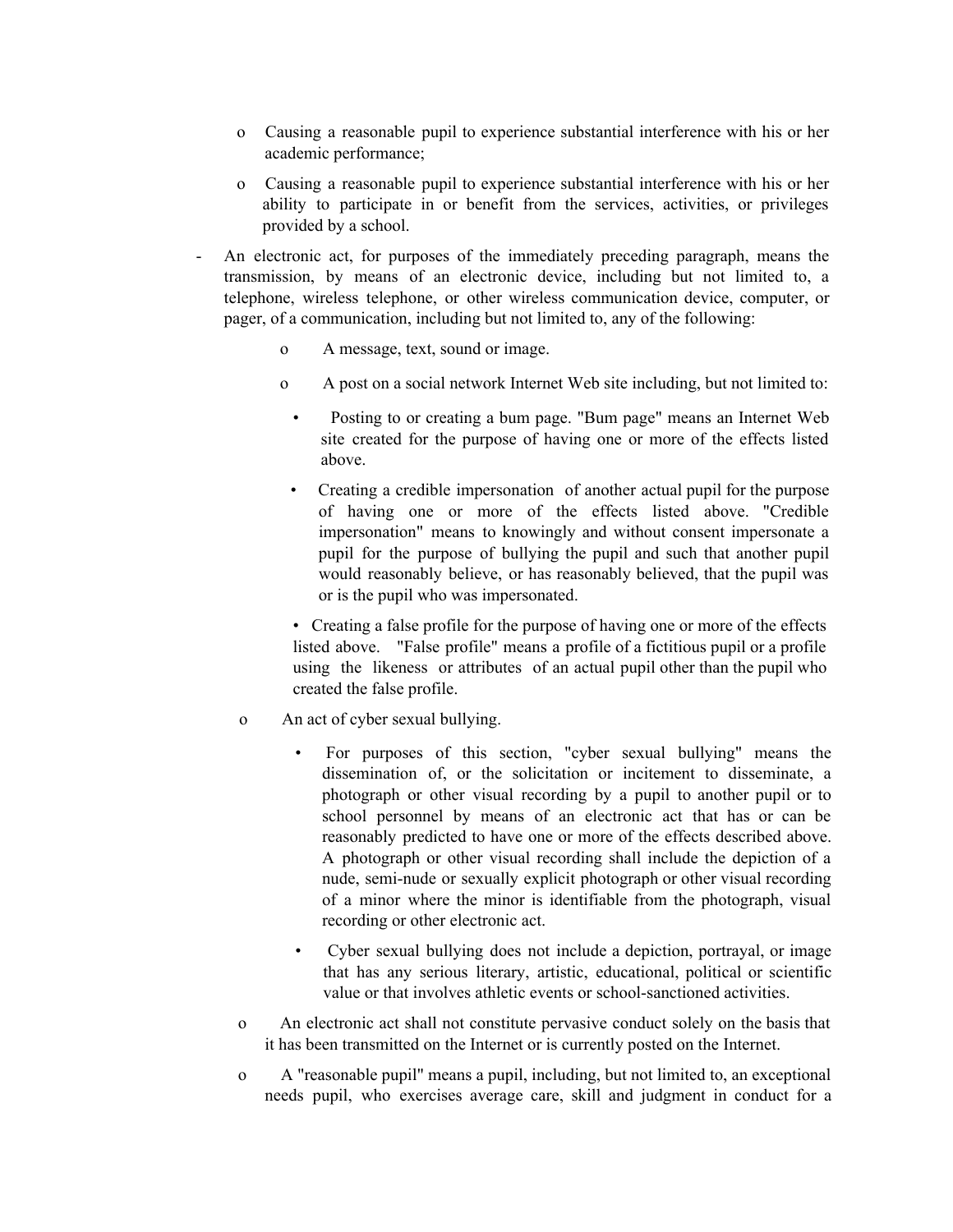person of his or her age, or for a person of his or her age with his or her exceptional needs.

- Made terrorist threats against school officials and/or school property
- Committed sexual harassment
- Caused or participated in an act of hate violence
- Carried, possessed, sold or otherwise furnished an electronic signaling device
- Committed hazing
- Committed vandalism/malicious mischief
- Violated academic ethics
- Falsified or misinterpreted notes or phone calls of parents or guardians
- Falsely activated fire alarm
- Habitually violated the dress code

- Intentionally harassed, threatened or intimidated a student or group of students to the extent of having the actual and reasonably expected effect of materially disrupting classwork, creating substantial disorder and invading student rights by creating an intimidating or hostile educational environment

- Discriminated against, harassed, intimidated, and/or bullied any person or groups of persons based on the following actual or perceived characteristics: disability, gender, nationality, race or ethnicity, religion, sexual orientation, gender identity, gender expression, religion, or association with one or more of these actual or perceived characteristics

- A pupil who aids or abets, as defined in section 31 of the Penal Code, the infliction or attempted infliction of physical injury to another person may be subject to suspension, but not expulsion, pursuant to this policy, except that a pupil who has been adjudged by a juvenile court to have committed, as an aider and abettor, a crime of physical violence in which the victim suffered great bodily injury or serious bodily injury may be recommended for expulsion.

The above list is not exhaustive and depending upon the offense, a pupil may be suspended or recommended for expulsion for misconduct not specified above.

#### **D. Procedure Required to Suspend**

#### Step One

The Administrator/Designee shall investigate the incident and determine whether or not it merits suspension.

Searches: In order to investigate an incident, a student's attire, personal property, vehicle or school property, including books, desks and school lockers, or loaned electronic devices, including email sent or received on school account, may be searched by an Administrator/Designee who has reasonable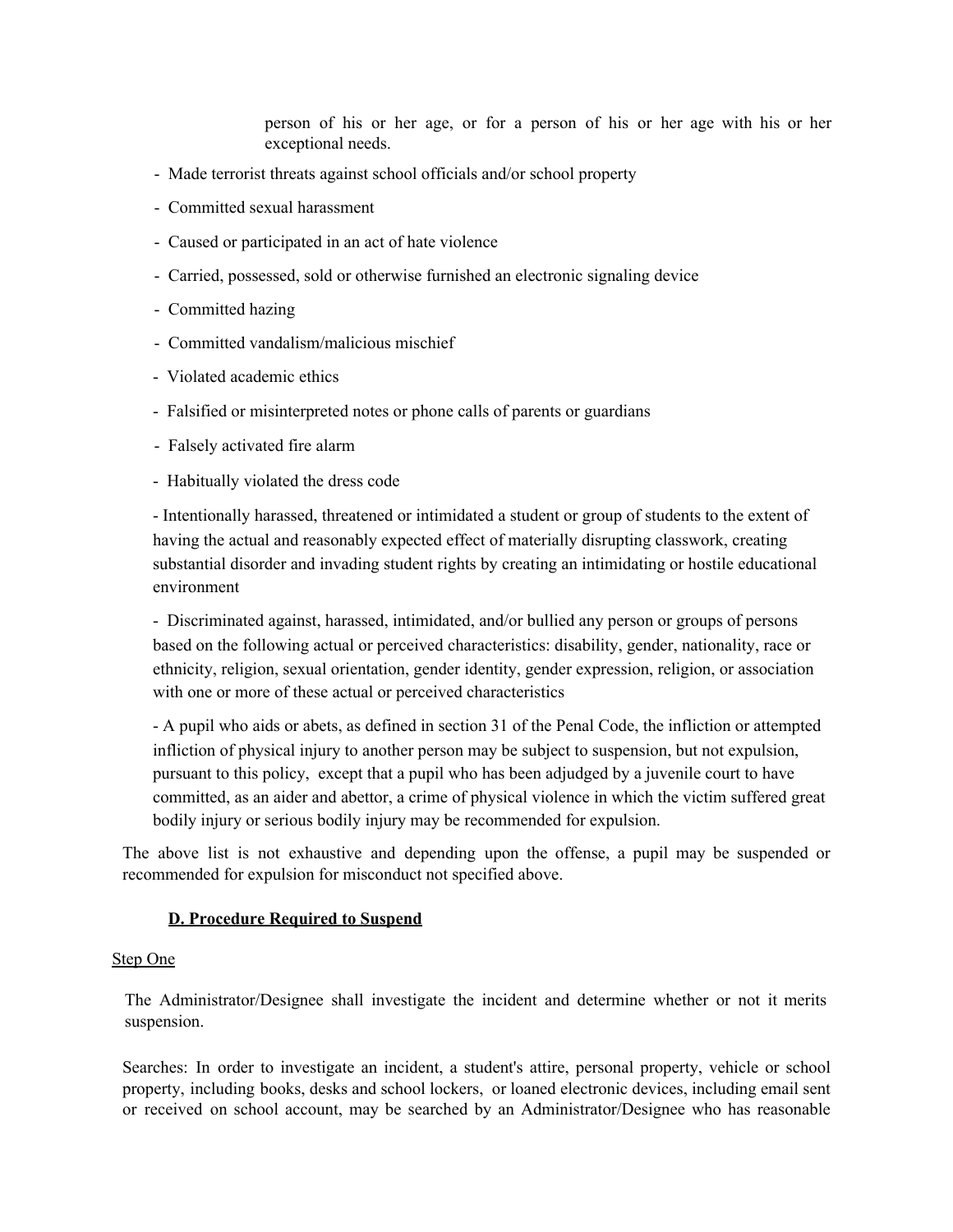suspicion that a student has violated or is violating the law or the rules of the school. Illegally possessed items shall be confiscated and turned over to the police.

This does not include removing clothing to permit visual inspection of the underclothing, breasts, buttocks or genitalia of the pupil.

#### Step Two

Unless a student poses a continuing danger to persons or property or an ongoing threat of disrupting the academic process, a suspension will be preceded by an informal conference between the Administrator/Designee and the student in which the student shall be orally informed of the reason for the suspension, the evidence against him, and be given the opportunity to present informal proof of his/her side of the story. If the student poses a continuing danger to persons or property or an ongoing threat of disrupting the academic process, the informal conference will be held within two school days, unless the pupil waives this right or is physically unable to attend for any reason, including, but not limited to, hospitalization or detention in a correctional facility.

At the time of the suspension, a School employee shall make a reasonable effort to contact the parent/guardian by telephone or in person to inform him/her of the suspension and the reasons therefor.

If a student is suspended without the informal conference, both the student and the parent/guardian will be notified of a student's right to return to school for the purpose of a conference.

#### Step Three

The Administrator/Designee determines the appropriate length of the suspension (up to 5 days). When suspensions do not include a recommendation for expulsion, they shall not exceed 5 consecutive school days per suspension.

#### Step Four

The Administrator/Designee fills out a Notice of Suspension Form, a copy of which will be sent to the student's parent/guardian and to the student. A copy of this form is also placed in the student's cumulative file at the School. The Notice of Suspension Form shall state the fact of suspension, its duration and the specific offense committed by the student. In addition, the notice may state the date and time when the student may return to school. The notice shall also state that if desired by the parent/guardian, a prompt meeting or hearing will be held at which the suspension may be discussed and at which the student may be present and afforded an opportunity to present informal proof of his/her side of the case. Additionally, if the School officials wish to ask the parent/guardian to confer regarding matters pertinent to the suspension, the notice may request the parent/guardian to respond to such requests without delay.

#### **Step Five**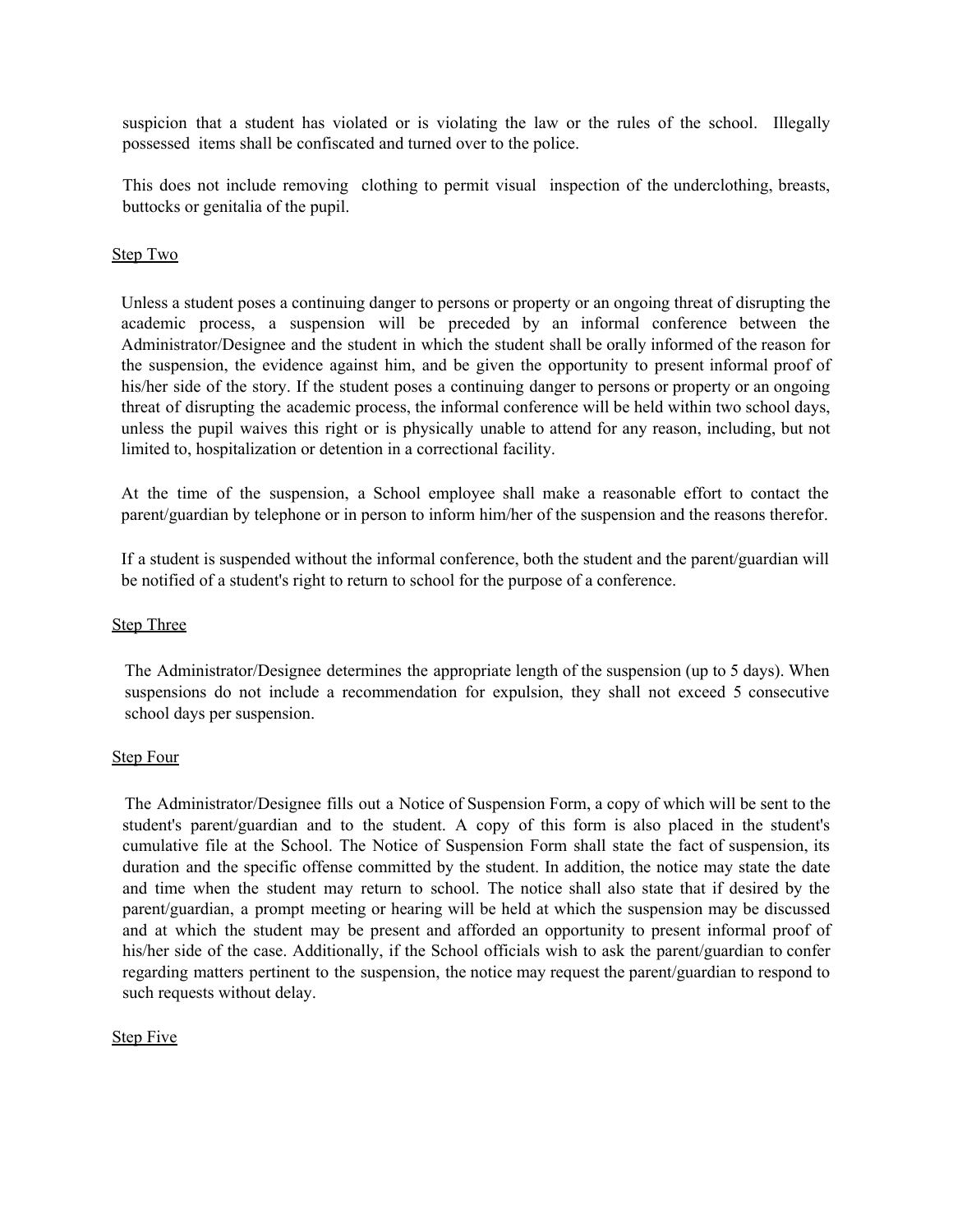The Administrator/Designee determines whether the offense warrants a police report. Administrator/Designee will report certain offenses to law enforcement authorities in accordance with Education Code section 48902.

When Administrator/Designee releases a minor pupil to a peace officer for the purpose of removing the minor from the school premises, the Administrator/Designee shall take immediate steps to notify the parent, guardian or responsible relative of the minor regarding the release of the minor to the officer and regarding the place to which the minor is reportedly being taken, unless the minor has been taken into custody as a victim of suspected child abuse

# Step Six

The Administrator/Designee may require the student and his/her parent/guardian to sign a contract that states the conditions that the student is expected to meet while at the School. Copies of the signed contract are kept by the school and given to the parent/guardian.

# Special Education and Section 504 Student Suspensions

When suspensions involve special education students or students with a 504 plan, a manifestation determination meeting shall be held no later than the tenth suspension day (whether consecutive or cumulative for the school year). The Administrator/Designee shall notify the student's special education teacher or regular education teacher when the student's cumulative days of suspension for that school year reaches eight. That teacher shall promptly notify Tehama County Department of Education's SELPA Director of the need for the manifestation determination meeting. The manifestation determination meeting shall include the LEA, the parent, and relevant members of the student's IEP Team or 504 Plan Team (as determined by the parent and the LEA).

The student shall be treated as a general education student for disciplinary purposes, except to the extent that educational services must continue, if at the manifestation determination meeting the following are both determined in the negative, after reviewing all relevant information in the student's file, including the student's IEP, any teacher observations and any relevant information provided by the parents: 1) the conduct in question was caused by, or had a direct and substantial relationship to, the student's disability under the IDEA or section 504; or 2) the conduct in question was the direct result of the LEA's failure to implement the IEP or 504 Plan. If it is determined at the manifestation determination meeting that 1) or 2) is answered in the affirmative, the conduct is deemed a manifestation of the disability.

If the conduct is deemed a manifestation of the disability, the IEP Team or 504 Team must conduct a behavioral assessment (or other appropriate assessment for the 504 student), create a plan and implement it, or if the plan is preexisting, review it and modify it as necessary to address the behavior.

In the case of a manifestation of a disability, the student will be returned to the placement from which he/she was removed, unless the LEA and parent agree to a change of placement as part of the modification of the behavioral intervention plan or updated 504 Plan. For special education and 504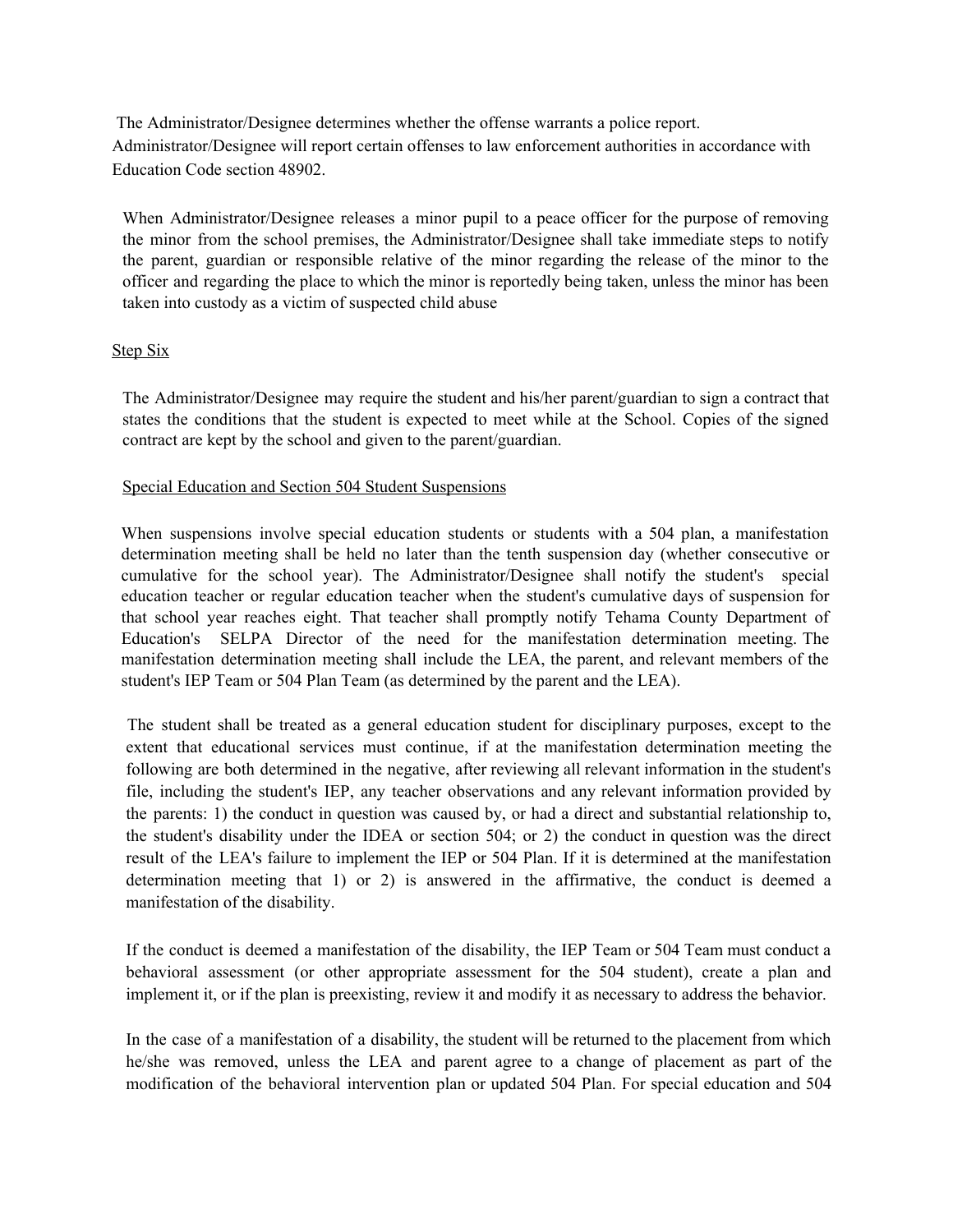students, a new manifestation determination meeting is required for all proposed suspensions exceeding ten cumulative days in one school year.

The special education student may be removed from school to an interim alternative educational setting for not more than 45 school days without regard to whether the behavior is determined to be a manifestation of the student's disability if the student: 1) carries a weapon to or possesses a weapon at school, on school premises or to or at a school function under the jurisdiction of the School; 2) knowingly possesses or uses illegal drugs or sells or solicits the sale of a controlled substance, while at school, on school premises, or at a school function under the jurisdiction of the School; or 3) has inflicted serious bodily injury upon another person while at school, on school premises, or at a school function under the jurisdiction of the School.

# **E. No Right to Appeal**

The pupil shall have no right of appeal from expulsion from the Charter School as the Charter School Advisory Board's decision to expel shall be final.

# **III. Expulsion**

# **A. Definition**

Expulsion means involuntary disenrollment from the charter school.

# **B. Authority**

A student may be expelled either by the Board following a hearing before it or by the Board upon a recommendation of an Administrative Panel to be assigned by the Board as needed. The Panel may recommend expulsion of any student found to have committed an expellable offense.

The Board, upon voting to expel a pupil, may suspend the enforcement of the expulsion order for a period of not more than one calendar year and may, as a condition of the suspension of enforcement, assign the pupil to a school, class or program that is deemed appropriate for the rehabilitation of the pupil [or other conditions such as good behavior, attendance, etc.]. The rehabilitation program to which the pupil is assigned may provide for the involvement of the pupil's parent or guardian in his or her child's education in ways that are specified in the rehabilitation program. A parent or guardian's refusal to participate in the rehabilitation program shall not be considered in the Board's determination as to whether the pupil has satisfactorily completed the rehabilitation program.

# **C. Grounds for Expulsion**

# Category I Expulsions - Mandatory Recommendation for Expulsion

The Administrator/Designee shall immediately suspend a student, and recommend for expulsion, a student who has committed one or more of the following acts: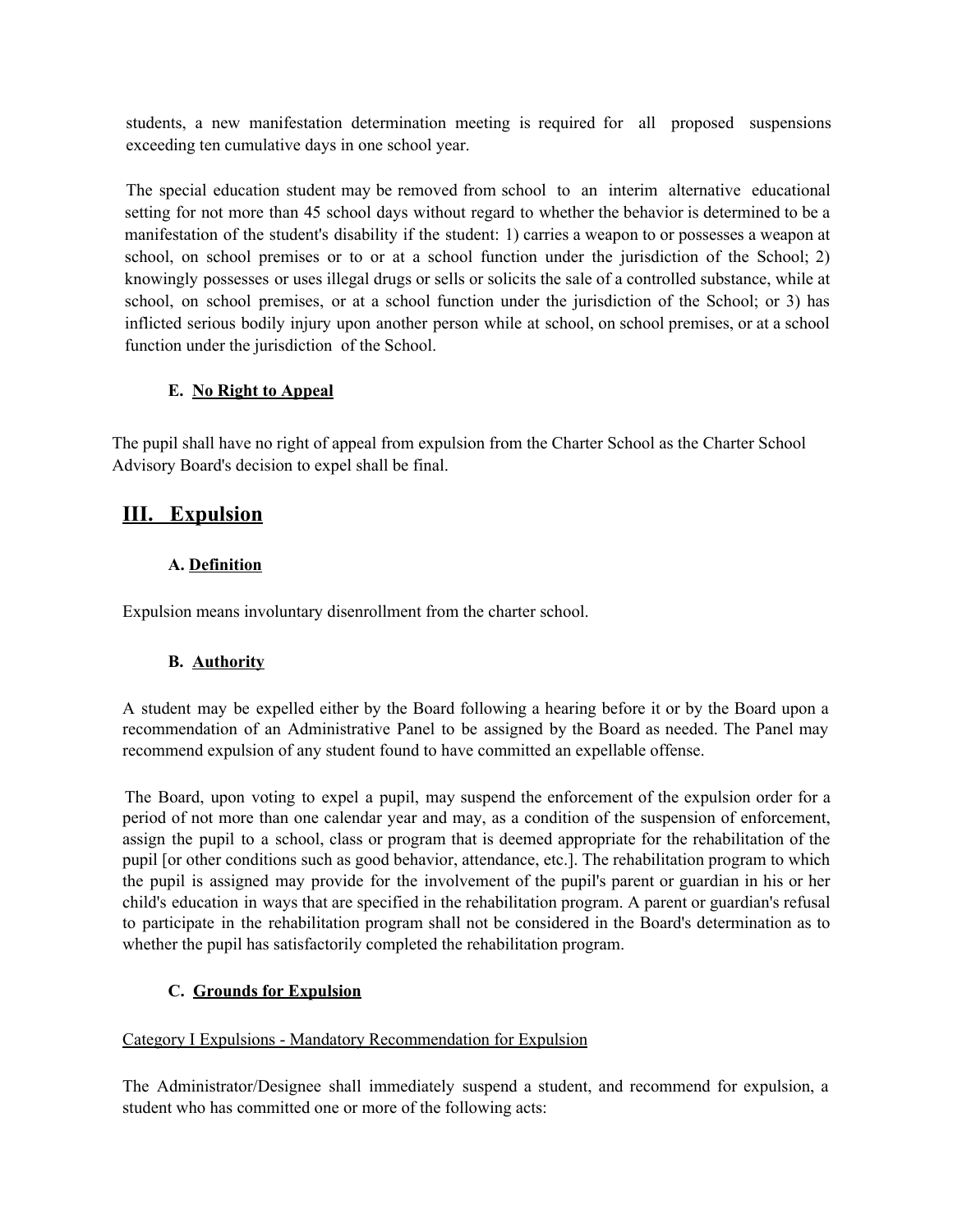- Possessing, selling or otherwise furnishing a firearm when a school employee verifies firearm possession, unless the student obtained prior written permission to possess the firearm from a certificated school employee, which is concurred in by the principal or his/her designee
- Brandishing a knife at another person
- Unlawfully selling a controlled substance
- Committing or attempting to commit a sexual assault or committing a sexual battery
- Possession of an explosive

# Category II Expulsions - Recommendation for Expulsion Required, Unless Inappropriate Under the **Circumstances**

A student who has committed one of the following acts of misconduct must be recommended for expulsion, unless the Administrator/Designee determines that expulsion should not be recommended under the circumstances or that an alternative means of correction would address the conduct.

- Causing physical injury to another person, except in self-defense
- Possession of any knife, explosive or other dangerous object of no reasonable use to the student
- Unlawful possession of any controlled substance, except for the first offense for the possession of not more than one ounce of marijuana, other than concentrated cannabis or for possession of over-the-counter medication for use by the pupil for medical purposes or medication prescribed for the pupil by a physician
- Robbery or extortion
- Assault or battery on a school employee

### Category Ill Expulsions -Discretion ary Expulsion Recommendation

In the discretion of the Administrator/Designee, any act that warrants suspension may warrant expulsion. Additionally, a student may be expelled for misconduct that is not listed above if the acts disrupt and/or present ongoing health and/or safety concerns, or the student has repeatedly engaged in the misconduct.

### **D. Procedures to Expel a Student**

Students recommended for expulsion are entitled to a hearing to determine whether the student should be expelled. Unless postponed for good cause, the hearing shall be held within thirty (30) school days after the Director or designee determines that the pupil has committed an expellable offense.

In the event an Administrative Panel hears the case, it will make a recommendation to the Board for a final decision whether to expel. The hearing shall be held in closed session (complying with all pupil confidentiality rules under FERPA) unless the pupil makes a written request for a public hearing in open session three (3) days prior to the date of the scheduled hearing.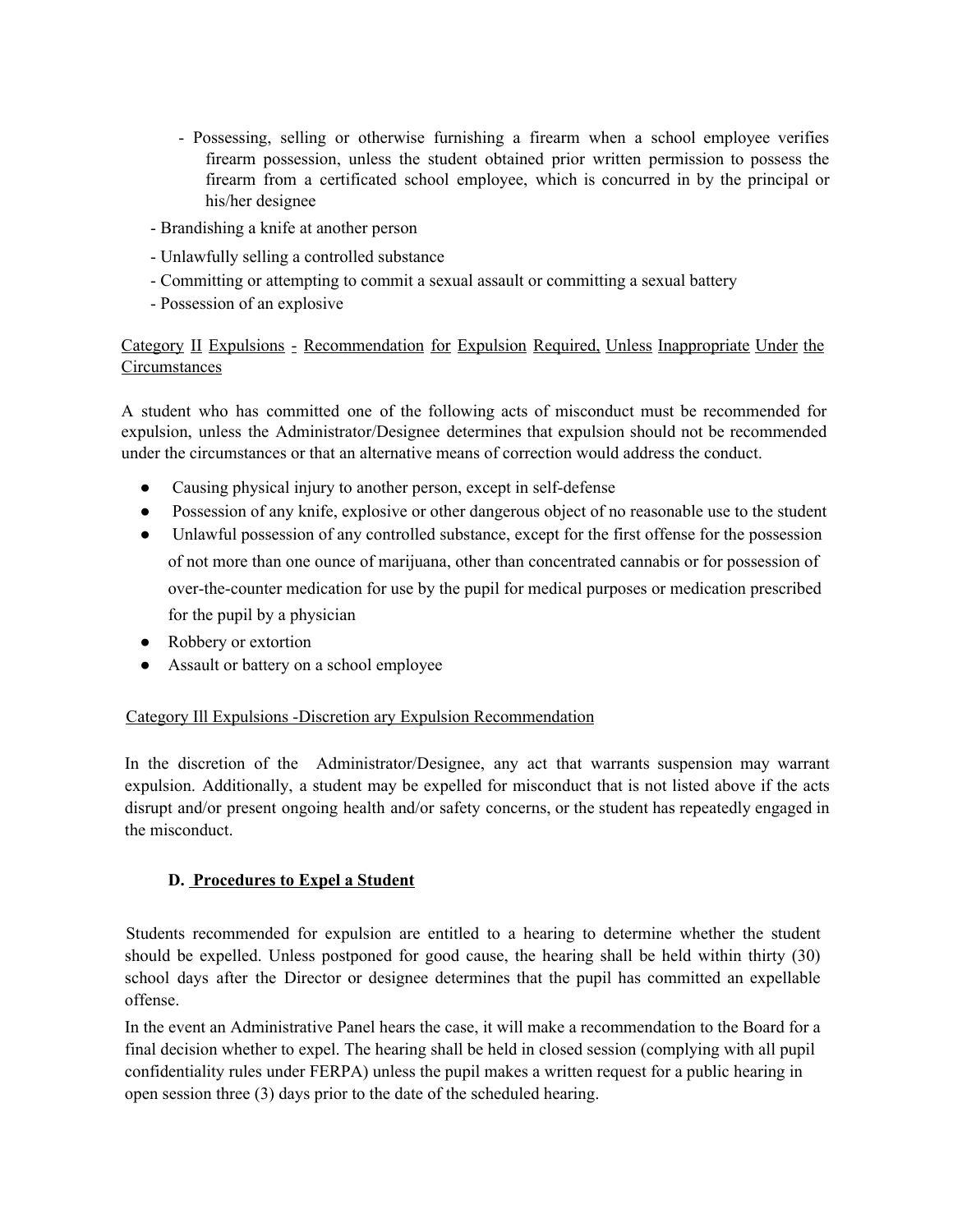### Step One

Administrator/Designee investigates the incident and determines whether the offense results in a suspension. If so, the Administrator/Designee follows the procedures to suspend the student as outlined above.

# Step Two

In the discretion of Administrator/Designee, a student's suspension may be extended pending expulsion. In this case, a meeting is held within 10 school days of the student's suspension to extend the suspension. The student and his/her parent/guardian are invited to attend this meeting with Administrator/Designee. Other school personnel may also be present.

At this meeting, the offense and the repercussions are discussed. An extension of the suspension may be granted only if the Administrator/Designee has determined, after the meeting, that the presence of the student at the School would cause a danger to persons or property or a threat of disrupting the instructional process. If the student has committed an offense that requires a mandatory expulsion recommendation, this is discussed so that it is understood by all parties. The purpose of the meeting is to decide upon the extension of the suspension order and may be held in conjunction with the initial meeting with the parents after the suspension.

# **Step Three**

The School shall send a letter to the student and parent/guardian regarding the expulsion hearing. The expulsion hearing shall be held no later than 30 school days of the date that expulsion is recommended, unless a brief extension is requested by the student or his/her parent/ guardian.

The letter shall be sent via certified mail to the student and his/her parent/guardian to the address reflected in the pupil's student file at least 10 calendar days before the date of the hearing. The letter shall notify the student and parent/guardian when and where the expulsion hearing will take place and the rights of the student with respect to the hearing, including:

- The date and place of the expulsion hearing;
- A statement of the facts, charges and offenses upon which the proposed expulsion is based;
- A copy of the School's disciplinary rules relating to the alleged violation;
- Notification of the student's or parent/guardian's obligation to provide information about the student's status at the School to any other school district or school to which the student seeks enrollment;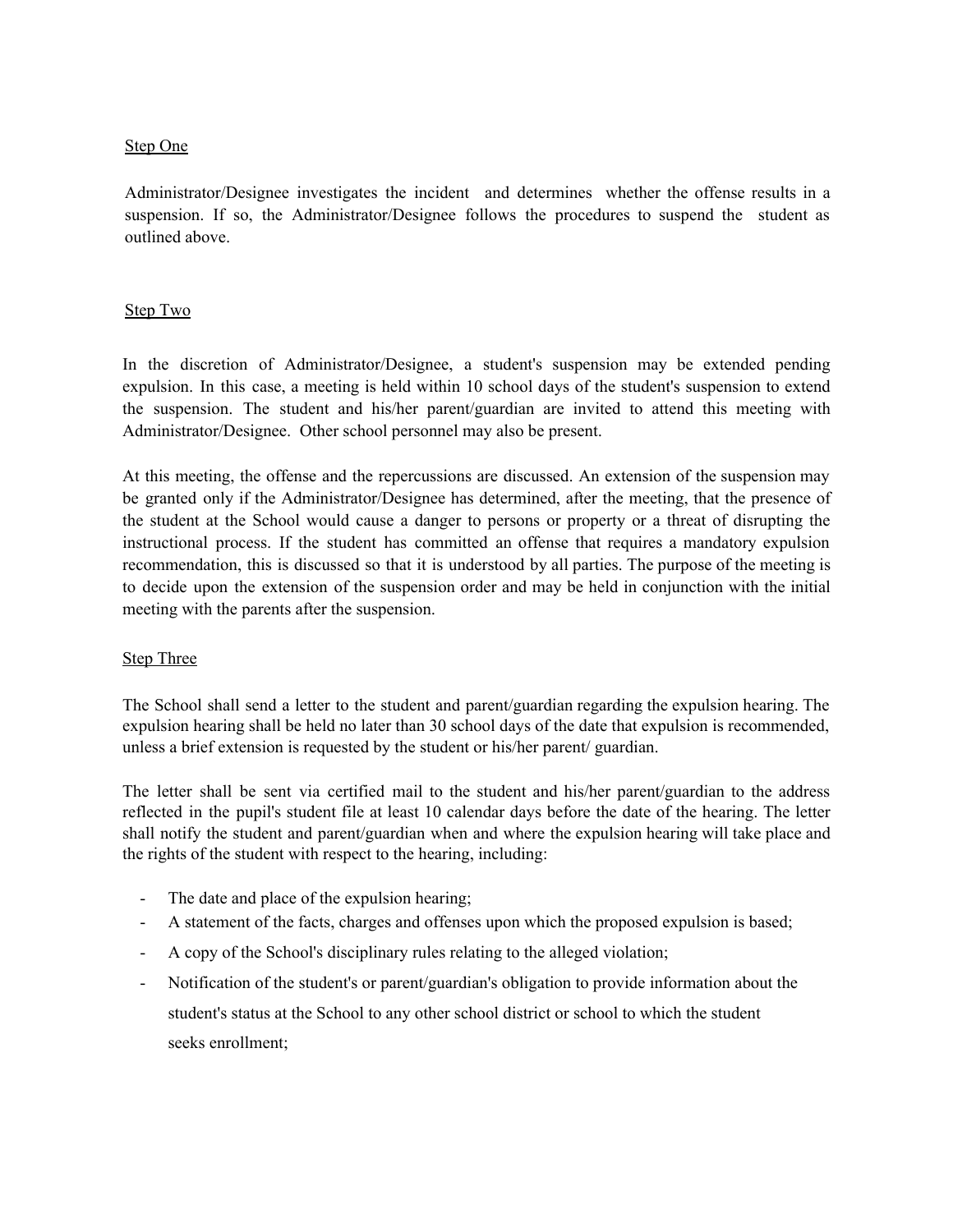- The opportunity for the student or the student's parent/guardian to appear in person and/or to employ and be represented by counsel or an advocate;
- The right to inspect and obtain copies of all documents to be used at the hearing;
- The opportunity to confront and question witnesses who testify at the hearing;
- The opportunity to question all evidence presented and to present oral and documentary evidence on the student's behalf, including witness testimony.

# Step Four

The Administrator/Designee shall maintain documents that may be used at the hearing and make them available for review by the student and/or his/her parent/guardian. These papers may include, but are not limited to, the following: A record of the student's attendance and grades, a record of previous infractions, a statement of the facts surrounding the case made by other school personnel; a statement of the facts surrounding the case made by a witness, a law enforcement agency's report and any other relevant matter.

# **Step Five**

An expulsion hearing shall be held before Administrative Panel. A record of the hearing shall be made and may be maintained by any means, including electronic recording, as long as a reasonably accurate and a complete written transcription of the proceedings can be made.

While the technical rules of evidence do not apply to expulsion hearings, evidence may be admitted and used as proof only if it is the kind of evidence on which reasonable persons can rely in the conduct

of serious affairs. A recommendation by Administrative Panel to expel must be supported by substantial evidence that the student committed an expellable offense.

Findings of fact shall be based solely on evidence produced at the hearing. While hearsay evidence is admissible, no decision to expel shall be based solely on hearsay evidence, although sworn declarations may be admitted as testimony from witnesses who are determined by the Administrative Panel that disclosure of their identity or live testimony at the hearing may subject them to an unreasonable risk of physical or psychological harm.

If, due to a written request by the expelled pupil, the hearing is held at a public meeting, and the charge is committing or attempting to commit a sexual assault or committing a sexual battery as defined in Education Code section 48900, a complaining witness shall have the right to have his or her testimony heard in a session closed to the public.

### Step Six

The decision of the Administrative Panel shall be in the form of a written recommendation, with findings of fact, to the Governance Board who will make a final determination regarding the expulsion.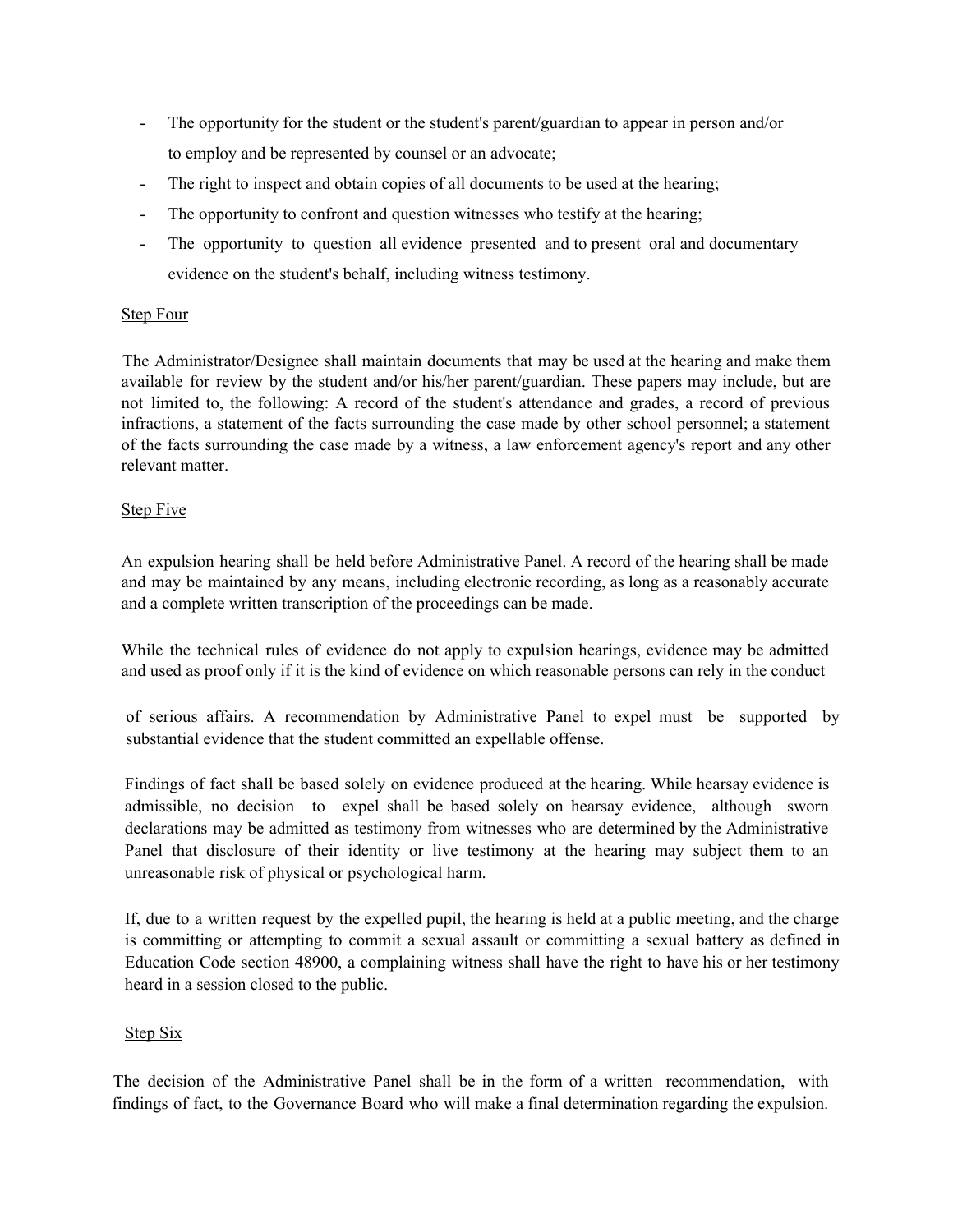The final decision by the Governance Board shall be made within 10 days following the conclusion of the hearing, or within 40 school days after the date of the pupil's removal from the School for the incident for which the recommendation for expulsion is made. If the Administrative Panel decides not to recommend expulsion, the pupil shall be reinstated and permitted to return to the regular program. The decision not to recommend expulsion shall be final.

# Step Seven

The Administrator/Designee following a decision of the Governance Board to expel a student, shall send written notice of the decision to expel, including the Administrative Panel's findings of fact, to the student or parent/guardian. The notice shall include the following:

- Notice of the specific offense committed by the student;
- Notice of the student's or parent/guardian's obligation to inform any new district in which the student seeks to enroll of the student's status within the charter school

Within 30 days of the decision to expel, the Administrator/Designee shall send written notice of the decision to expel to the student's district of residence, the Tehama County Department of Education and the charter granting district (if different than the student's district of residence). This notice shall include the student's name and the specific expellable offense committed by the student.

### Step Eight

Parents/guardians of pupils who are expelled shall be responsible for seeking alternative education programs including, but not limited to, programs within the County or their school district of residence.

The Charter School shall work cooperatively with parents/guardians as requested by parents/guardians or by the school district of residence to assist with locating alternative placements during expulsion.

### **Step Nine**

The school shall maintain records of all student suspensions and expulsions at the school site. Such records shall be made available for Tehama County Department of Education's review upon request.

Students who are expelled from the charter school shall be given a rehabilitation plan upon expulsion as developed by the Governance Board, or its designee, at the time of the expulsion order, which may include, but is not limited to, a periodic review as well as assessment at the time of review for readmission. The rehabilitation plan should include a date not later than one year from the date of expulsion when the pupil may reapply to the school for readmission.

The decision to readmit a pupil or to admit a previously expelled pupil from another school district or charter school shall be in the sole discretion of the Governance Board or its designee following a meeting with the Administrator/Designee and the pupil and parent/guardian to determine whether the pupil has successfully completed the rehabilitation plan and to determine whether the pupil poses a